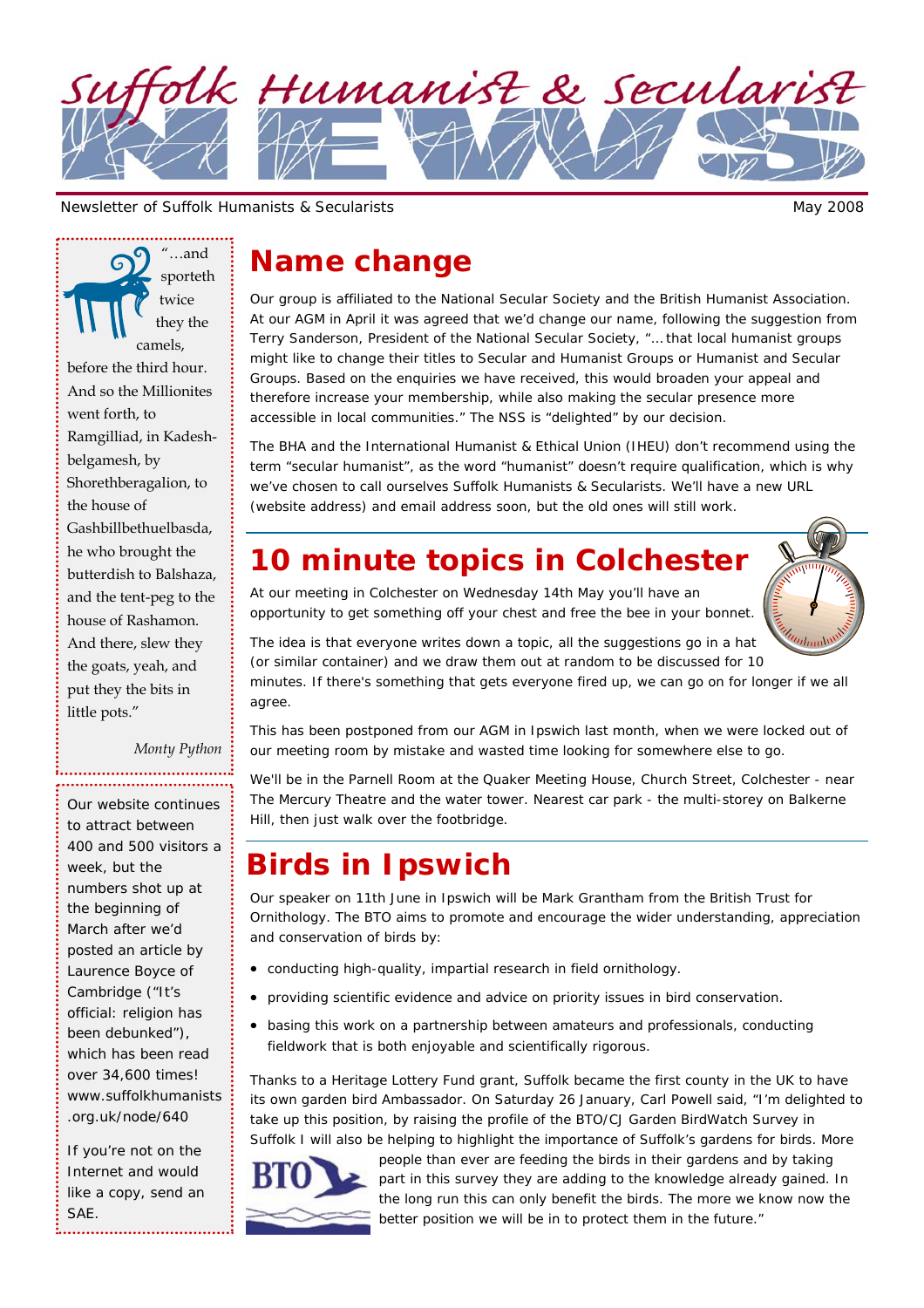#### Page 2 Suffolk Humanist & Secularist News

## **"People of Faith" invited to join Local Strategic Partnerships**

An invitation to "people of faith" to join the Suffolk Local Strategic Partnerships boards (through Suffolk Inter-Faith Resource) has recently been seen by Suffolk Humanists.

Do you know what Local Strategic Partnerships (LSPs) are? Nor did I. I'll try and explain, although it's pretty dry stuff!

The Government Offices For The English Regions website defines LSPs as:

"Single non-statutory bodies that bring together local public, private, community and voluntary organisations, generally at the level of District, County and Unitary councils. They work with the local community to identify and tackle key issues such as crime, unemployment, education, health and housing in a more co-ordinated manner than has happened before."

According to the Financial Times, LSPs are meant to offer a forum for local agencies and others, such as businesses, to co-ordinate local policy. The New Statesman said in 2001 that local partnerships, introduced by the Labour Government, were a new sort of quango, at a local level. Quangos are now supposed to be called non-departmental public bodies (NDPBs), by the way.

Suffolk has a Strategic Partnership with forty board members. The board chair is the Countess of Euston, and other members are local politicians, police and primary care trust personnel, educationalists, business people, etc. There are six local area LSPs, each with a board: Babergh East, Mid Suffolk, One Ipswich, Suffolk Coastal, Waveney and Western Suffolk.

The invitation was for one person of faith to join a board and for that person to represent all the faiths in each area. (There are six local area LSPs, but the invitation calls for faith representatives to join the seven LSPs, which implies that the main board needs one too. But the invitation was issued by a main board member who is already called the Faith Communities Representative …)

So what, after all this detail? What have local strategic partnerships to do with humanists and secularists?

Here we have an invitation for faith (religious) people to influence local affairs, in their status as religious people. Not as Catholic social workers or Buddhist police officers, but just as religious people.

And it gets worse, as a single person is expected to represent all the faiths in his/her area. How rational is that?

Can secularists accept this invitation as reasonable? Surely adding more people of faith to these boards goes against our view that government should be separated from direct religious influence.

Given the large numbers of people already involved in LSPs, faiths are already well represented. LSP members, with or without a faith, are going to bring their ethical background to work or to a board meeting.

We don't need and cannot afford even more people to join

what appears to be a swollen, quangolike organisation, especially if they're bringing agendas which could be unacceptable to the majority of the local community.



*John Palmer* 



## **From the Chairman**

We've had a varied programme of events over the last year and continued with our foray into Colchester, where we are always made most welcome at the Quaker Meeting House by the warden

Mervyn Carter, one of our members.

My grateful thanks to Margaret for continuing to fly the Humanist flag prominently in the media and in the world of education as well as for her many hours of work behind the scenes to ensure that our meetings are well organised and the website always interesting and topical.

I also extend a big thank you to Derek Mason, who's been a stalwart for as long as I can remember and a voice of reason on the committee, from which he now wishes to resign. And a note of appreciation for Joan Matthews, another long time and stalwart member who came onto the committee last year and whose increasing deafness

caused her great difficulty when trying to participate in meetings. Joan has also offered her resignation. My thanks also to Richard Stock for hitting the ground running in his role as deputy chairman. His help and enthusiasm are greatly appreciated especially in the knowledge that he also has a very full professional workload and family commitments to balance. Last but not least Jan Schmidt, whose dedication to our refreshment at meetings knows no bounds.

I find myself enjoying all the meetings I attend. I'd like to appeal to anyone who feels they have something to offer the group as a committee member, speaker or envelope filler to offer their services. All we can offer in return is the satisfaction of knowing you've done a little bit towards the spreading of the Humanist message. Good luck for the coming year. *David Mitchell* 

(This is an abbreviated version of David's AGM report.)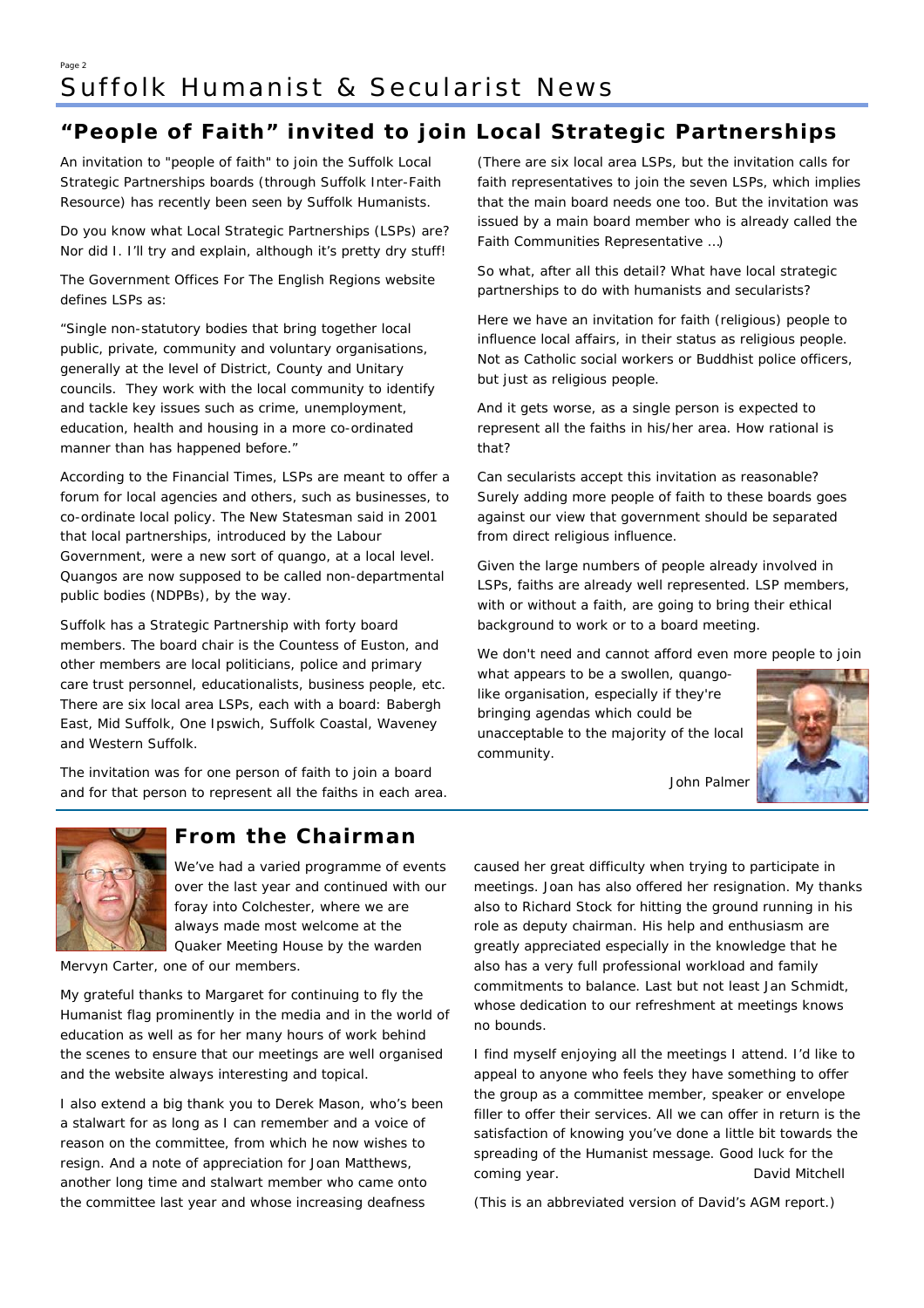### **The 2011 Census—the religion question**

The British Humanist Association is lobbying the Office of National Statistics to change the 'religion' question in the 2011 Census. The 2001 question – 'What is your religion?' – led to deeply flawed results. The objective is to ensure that the question or questions about religion in the 2011 Census give an accurate picture of religious affiliation in the UK.

At least 15.5% of the population is non-religious according to the 2001 Census, making this the second largest 'belief' group in the UK, 2½ times bigger than all the non-Christian religions put together. By any sensible reckoning, this figure is far too low. Firstly, the ONS itself admits that the leading nature of the 'religion' question meant that many people, especially those with a loose affiliation to a religion, would have identified themselves as religious when they are not; this is particularly true of those who identified themselves as 'Christian'. Secondly, a large proportion of those who identified themselves as affiliated to a religion have no active involvement.

Apart from the inaccuracy of the data, there are real, practical problems with its use. It says nothing about the actual religious practice, involvement, belief or belonging of the population, but central and local government use it in resource allocation and for targeting equality initiatives. The figure stating that 72% of the population is 'Christian' has been used in a variety of ways, such as justifying the presence of Bishops in the House of Lords, the statefunding of faith schools, increasing religious broadcasting and excluding Humanists in Parliament and elsewhere.

The ONS has written to the BHA that they've tested the question and their results show that the 2001 Census question on religion should be used again. In light of how the data has been misused, the BHA says this is highly irresponsible. In order to strengthen its case, the BHA needs evidence that demonstrates the difficulties created by the 2001 question.

The BHA would appreciate information about the justification of 'faith-based' practices by public bodies based on Census results. Examples may include funding decisions or changes in service delivery, or justifying the allocation of resources on the basis of Census data on religion.

If you have any pertinent examples, please let us the BHA know so that they can build up evidence showing the

misuse of the questionable 2001 data. All information should be sent to Naomi Phillips, BHA Public Affairs Officer, naomi@humanism.org.uk. Contact Naomi for more information, by email or on 020 7079 3585. We would like to know about it too, so that we may raise the issue locally.



*MN* 

#### **We nearly had our AGM in a car park**

Our AGM on 10 April got off to an unpromising start, when we found ourselves locked out of Castle Hill Community Centre. Glad it wasn't raining! The problem was due to an acting key-holder who didn't turn up. I've been assured that a new caretaker will be in charge next time and it shouldn't happen again—but if it does, I've got the manager's mobile number! So our thanks to Marie Howarth, who very kindly invited us to hold the meeting at her place, and apologies to Michael Lumb, who got lost on the way. Our guest for the evening was Vinaya Kulkarni from Suffolk Inter-Faith Resource, who kindly suggested a couple of other potential meeting places in Ipswich, if we have any more problems. Since we started late, we didn't have time for 10-minute topics (see front page).

The following people were elected: David Mitchell from Pettaugh (Chair), Richard Stock from Ipswich (Vice-Chair), Louise Armstrong from Harwich (Treasurer), Margaret Nelson from Elmsett (Secretary). Andrew Morrison from Ipswich and John Palmer from Holbrook will be committee members. I hope to provide a brief introduction to all of them in the next few newsletters.

Richard, Andrew and John have all expressed an interest in

representing our group at the BHA's affiliated groups annual meeting (GRAM) in November. Only two people can go, so it depends on which day it is and who's available.

We had over 70 members in April. Welcome to the new members. Most have renewed their membership (some by standing order) but there are still a few who haven't. If you're one of them, please pay now—there was a form with your last newsletter. The minimum sub is still only £5.

We're in a healthy financial position, but you'll have to wait until the next newsletter for the accounts as I somehow failed to get an electronic copy. Meanwhile, if there's anything you'd like to know, please ask. *MN*

#### **Humanist Life Stories**

We've been contacted by two Humanists from California who are collecting life stories that illustrate how Humanists face life's challenges without divine guidance, for publication in a book. The stories should be based on personal experience or an event you experienced with others. If you've got something to contribute, get in touch.